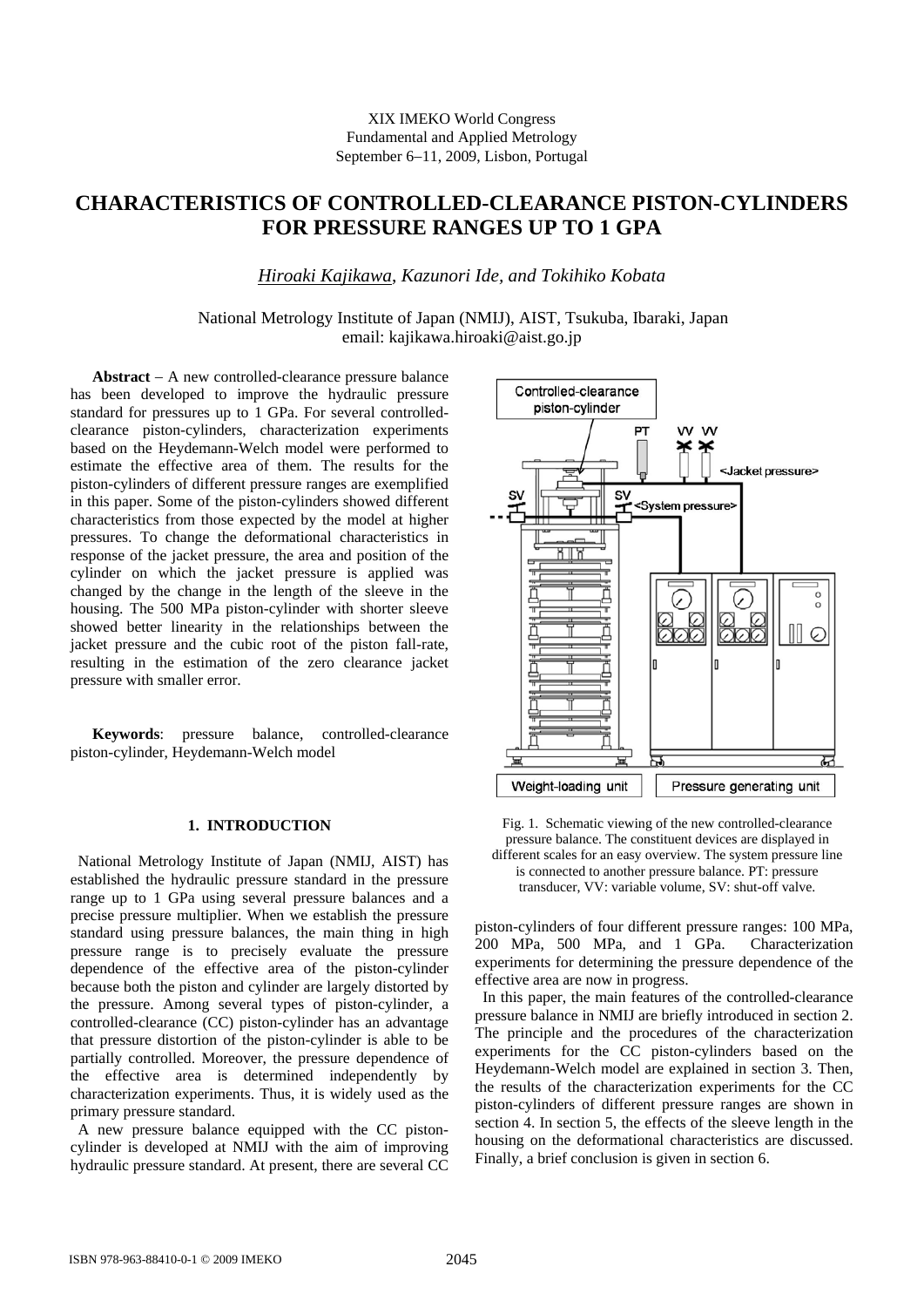

Fig. 2. Piston fall-rate in response to the applied jacket pressure for 100 MPa CC piston-cylinder.  $p_i$  is plotted against the cubic root of  $\nu$ . Data at the same  $p_s$  is denoted by the same symbols.

#### **2. APPARATUS**

 The schematic drawing of the new CC pressure balance is shown in Fig.1. To use the CC pressure balance effectively, two independent pressure sources, the system and jacket pressures, are required. In the pressure generating unit, an oil-operated compressor is used in common, and an intensifier with a nominal ratio of 1:50 is used for each line; the maximum pressure that can be achieved is 1 GPa. To perform cross-float measurements in the characterization experiment, the system pressure line is connected to another pressure balance of free-deformation (FD) type. The jacket pressure is finely adjusted by variable volumes and measured by a pressure transducer.

The weight-loading unit is a suspension type and consists of disk weights of 19 kg and 95 kg, and cylindrical weights of 0,5 kg and 2,5 kg; the total mass of these weights is approximately 1100 kg. Each weight is supported by pneumatic actuators and is able to be lifted up/down independently. Using these mass-loading actuators and digital mass comparators, we calibrated the masses of the weights twice, in 2003 and 2006 [1]. The relative change in the masses between the two calibrations was less than 2 ppm (parts per million) and was well within the uncertainties of the calibrations. From these results, it is confirmed that the weight set has been maintained under suitable conditions and the masses of them are precisely kept.

### **3. PRINCIPLE AND PROCEDURE OF THE CHARACTERIZATION EXPERIMENTS**

To estimate the pressure dependence of the effective area, we start with the Heydemann-Welch (H-W) model [2]. In the model, the effective area is expressed as a function of system pressure,  $p_s$ , jacket pressure,  $p_i$ , and temperature,  $T$ , as:

$$
A_{e}(p_{s}, p_{j}, T) = A_{p,T_{0}} \cdot \{1 + \alpha \cdot (T - T_{0})\}
$$
  
 
$$
\cdot (1 + b_{p} \cdot p_{s}) \cdot \{1 + d \cdot (p_{z} - p_{j})\}
$$
<sup>(1)</sup>



Fig. 3. Relative change in the system pressure,  $\Delta p_s/p_s$ , against the applied jacket pressure,  $p_j$ , at  $p_s = 100$  MPa. Dotted line denotes a linear fitting to the data. The slope of this straight line yields *d*.

 $A_{p,T_p}$  is the piston area under the standard condition. The reference temperature,  $T_0$ , is set to be 23 °C.  $\alpha$  is sum of the thermal expansion coefficients of a piston and cylinder.  $b<sub>p</sub>$  is the pressure distortion coefficient of a piston. It is calculated from the elastic theory as  $b_p = (3 \mu -1) / E$ , where  $\mu$  is Poisson's constant and *E* is the modulus of elasticity. The forth term of the right-hand side of (1) represents the effect of jacket pressure. Two parameters are introduced: the jacket pressure coefficient, *d*, and the zero clearance jacket pressure,  $p_z$ . These two parameters depend on  $p_s$  and are determined by the characterization experiments.

The jacket pressure coefficient shows the relative change in the effective area in response to the jacket pressure, and deduced by,

$$
d = \frac{1}{\Delta p_j} \cdot \left(\frac{\Delta p_s}{p_s}\right). \tag{2}
$$

 $\Delta p_s / p_s$  is the relative change in the generated pressure and determined by the cross-float measurements against a FD piston-cylinder. In each condition of  $p_s$  and  $p_i$ , the pressure generated by CC piston-cylinder is equilibrated with that by FD piston-cylinder. Then,  $\Delta p_s/p_s$  is actually approximated by the relative change in the mass loaded on the FD piston.

The zero clearance jacket pressure means the hypothetical value of the jacket pressure with which the clearance between the piston and cylinder is assumed to become zero. It is estimated from the change in the piston fall-rate, *v*, by the application of the jacket pressure, as the equation below:

$$
p_j = \frac{1}{K} \cdot v^{1/3} + p_z \tag{3}
$$

where  $K$  is a proportional constant. In the experiment, when  $p_i$  is plotted against  $v$ ,  $p_z$  is obtained as the y-intercept of the linearly fitted line.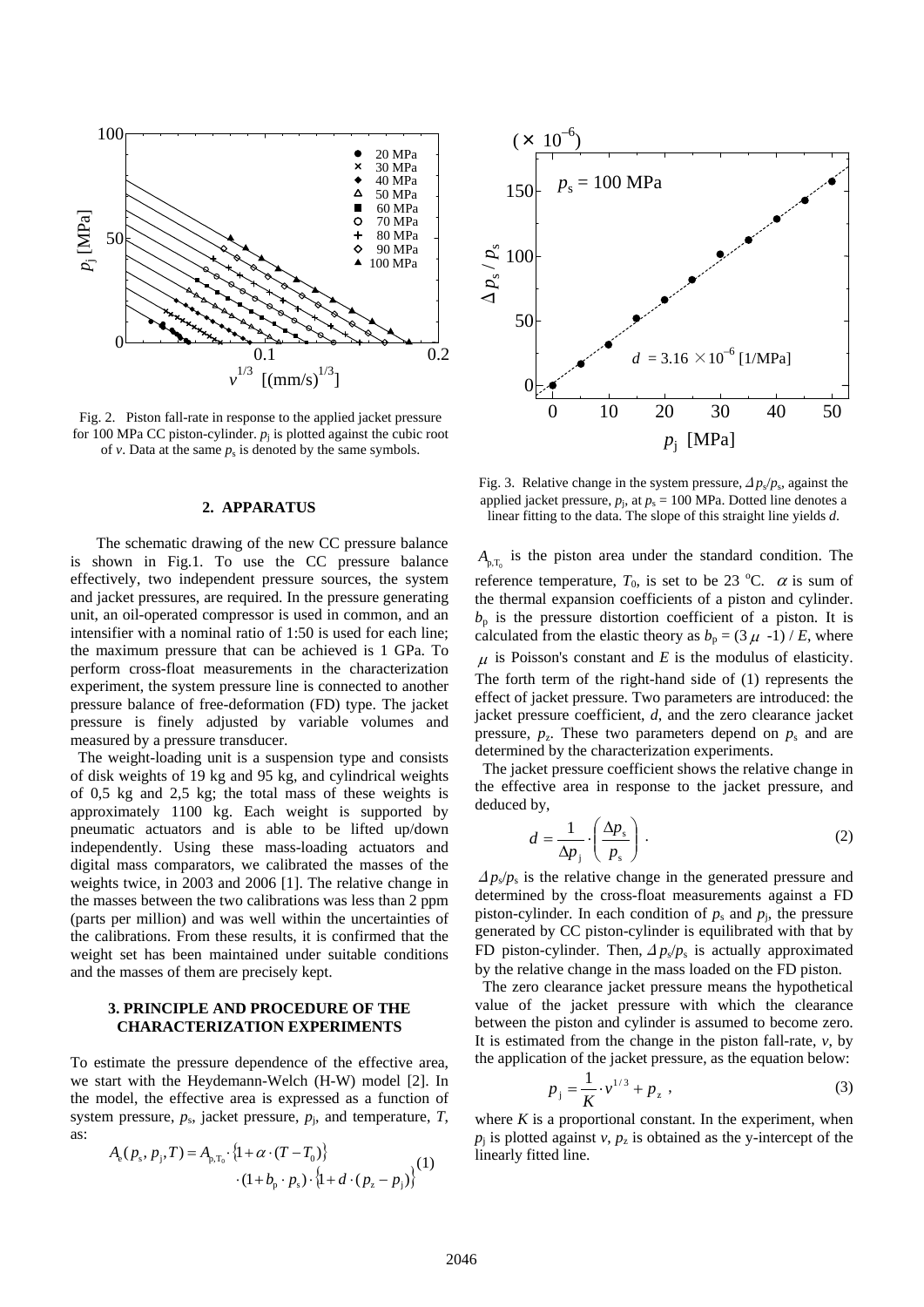

Fig. 4. Piston fall-rate in response to the applied jacket pressure for 1 GPa CC piston-cylinder.  $p_i$  is plotted against the cubic root of *v*. Data at the similar  $p_s$  is denoted by the similar symbols.

At present, we have several CC piston-cylinders of different pressure ranges; 100 MPa, 200 MPa, 500 MPa and 1 GPa. Generally, the characterization experiments for determining these two parameters were performed at  $p_s$ from 20 % to 100 % of the maximum pressure in steps of 10 % of the maximum pressure. For each  $p_s$ , the maximum value of  $p_i$  was carefully determined depending on the characteristics of each CC piston-cylinder to avoid excessive application of  $p_i$ , which may damage the piston and cylinder. In general,  $p_i$  was changed from 0 % to 50 % of  $p_s$  in steps of 5 % of  $p_s$ . In each condition of  $p_s$  and  $p_i$ , the cross-float and piston fall-rate measurements were performed after the pressure is stabilized. The waiting time for the pressure stabilization differs from the pressure ranges.

### **4. RESULTS OF THE CHARACTERIZATION EXPERIMENTS**

#### *4.1. Results for the 100 MPa piston-cylinder*

The parameters in the H-W model for the 100 MPa CC piston-cylinder were evaluated from the characterization experiments [3]. Results of the experiments are shown in Fig. 2 and Fig. 3. Fig. 2 demonstrates the change in the piston fall-rate in response to  $p_i$ . According to (3) in the H-W model,  $p_j$  is plotted against  $\hat{v}^{1/3}$ . As expected in the model, the data at the same  $p_s$  stand in a straight line. Solid line is a linearly fitted line at each  $p_s$ . The fitted lines are aligned almost in parallel.  $p_z$  is obtained as the y-intercept of the fitted line.

 Fig. 3 exemplifies the relative change in the system pressure,  $\Delta p_s/p_s$ , in response to the applied  $p_i$  at  $p_s = 100$ MPa. The generated system pressure without applying  $p_i$  is taken as zero.  $\Delta p_s / p_s$  increases almost linearly with  $p_i$ . Then, *d* is obtained as the slope of the fitted straight line. In this case, *d* becomes  $3.16 \times 10^{-6}$  MPa<sup>-1</sup>.

Using the resultant  $p_z(p_s)$  and  $d(p_s)$ , we estimated the pressure dependence of the effective area based on (1). After that, to verify our estimation, a FD piston-cylinder for 100



Fig. 5. Relative change in the system pressure,  $\Delta p_s/p_s$ , against the applied jacket pressure,  $p_i$ , at  $p_s = 700$  MPa for the 1 GPa CC piston-cylinder. The pressure at  $p_j = 70$  MPa is taken to be zero. Dotted line denotes a linear fitting to the data.

MPa range was calibrated against the evaluated CC pistoncylinder. Then the pressure distortion coefficient,  $\lambda$ , was compared with that calibrated against our present pressure scale. From the calibration against our current pressure scale, λ of the FD piston-cylinder has been determined as  $1,05 \times 10^{-6}$  ( $\pm 1,02 \times 10^{-7}$ ) MPa<sup>-1</sup>. On the other hand, the value of  $\lambda$  from the calibration against the evaluated CC piston-cylinder became  $1.06 \times 10^{-6}$  MPa<sup>-1</sup>. Two results of λ were in good agreement with each other. This comparison indicates that for the 100 MPa CC piston-cylinder, the estimation of the pressure dependence of the effective area based on the H-W model is consistent with that from our current pressure scale.

It is worth noting that the results for the 200 MPa CC piston-cylinder showed the similar characteristics as those for the 100 MPa piston-cylinder.

#### *4.2. Results for the 1 GPa piston-cylinder*

Results of the characterization experiments for the 1 GPa piston-cylinder are shown in Fig. 4 and Fig. 5. The results at  $p_s$  from 100 MPa to 700 MPa are shown in the figures.  $p_i$ was changed according to its characteristics at each  $p_s$ . At  $p_s$ of 600 MPa and 700 MPa,  $p_i$  was changed from 10 % to 50 % of  $p_s$  to avoid breaking due to the excessive expansion of the cylinder. Fig. 4 shows the change in the piston fallrate in response to  $p_i$ . Solid line in the figure denotes the linearly fitted line at each  $p_s$ . In this case, the data at pressures lower than 400 MPa show a linear relationship, as seen for the 100 MPa piston-cylinder in Fig. 2. However, at higher pressures, a relatively large deviation from the linear relationship was seen over the wide range of  $p_i$ . The degree of curvature becomes larger at higher  $p_s$ . The slope of the fitted line becomes steeper with increasing  $p_s$ ; the fitted lines at pressures of 500 MPa and above intersect with each other.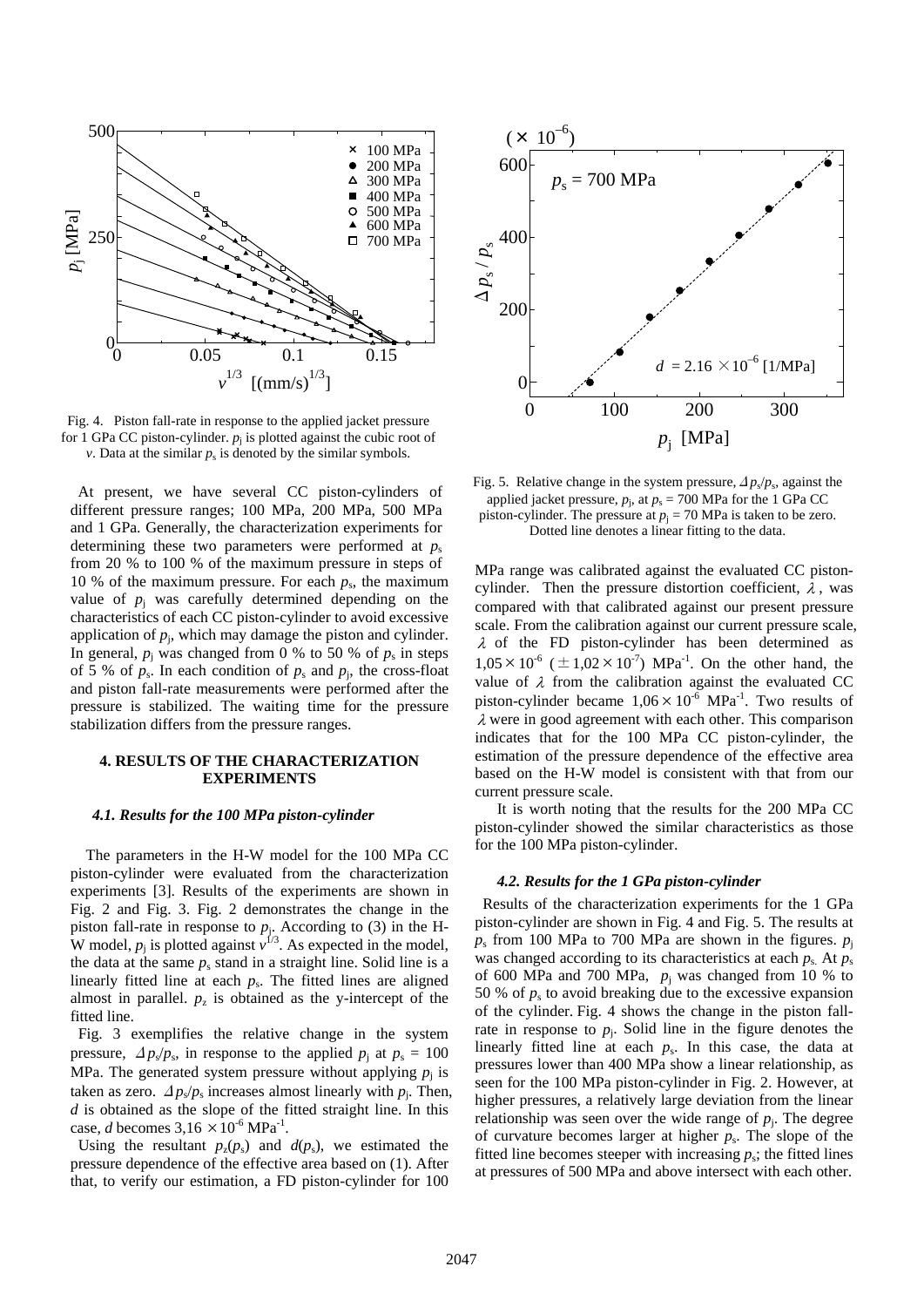

Fig. 6. Schematic Drawing of the controlled-clearance pistoncylinder and a housing. *L* is the length of the sleeve built into the space for applying the jacket pressure.

Fig. 5 is a plot of  $\Delta p_s/p_s$ , against  $p_j$  at  $p_s = 700$  MPa. The generated pressure with the applied  $p_j$  of 70 MPa was taken as zero. Dotted line is a linear fitting to the data. Compared to the result for the 100 MPa piston-cylinder in Fig. 3, in which  $\Delta p_s / p_s$  increases almost linearly with  $p_i$ , the increasing rate of  $\Delta p_s/p_s$  becomes smaller with increasing  $p_i$ . That means *d* decreases with  $p_i$  at  $p_s$  =700 MPa. It is contradictory to the conventional interpretation in the H-W model that *d* depends only on  $p_s$ . The  $p_i$  dependence of *d* is observed at other system pressures.

Results for a 500 MPa CC piston-cylinder show the similar characteristics as those for the 1 GPa piston-cylinder especially at high system pressures. The results for the 500 MPa piston-cylinder are exemplified in [4].

#### **5. EFFECT OF THE SLEEVE LENGTH ON THE DEFORMATIONAL CHARACTERISTICS**

As shown in shown in Fig. 4 and Fig. 5, results of the characterization experiments at higher pressures more than a several hundred MPa showed different behaviour from that expected in the H-W model.

Regarding the piston fall-rate, the linear relationship between  $v^{1/3}$  and applied  $p_j$  is expected based on the assumptions that the clearance between the piston and cylinder is parallel and that the pressure medium through the clearance flows in the laminar-flow condition [2]. In reality, however, in the condition that the system pressure higher than several hundred MPa is applied to the piston and cylinder and only small jacket pressure is applied on the cylinder from the outside, the lower part of the cylinder is largely expanded by the pressure, then, the clearance of lower part becomes much larger than that of the higher part. Some numerical works using a finite element analysis show



Fig. 7. Piston fall-rate in response to the applied jacket pressure for a 500 MPa CC piston-cylinder with different sleeve length, *L*; ○ for  $L = 35$  mm and  $\bullet$  for  $L = 29$  mm. (a) Plot of  $p_i$  against the cubic

root of *v*. Lines are the linearly fitted lines to the data. (b) Difference between the original value of  $p_i$  and the linearly fitted value.

the pictures of deformation of the piston-cylinder under pressure [5]. From the experimental standpoint, one possible way is using the fall- rate data only at higher jacket pressure, where the expansion of the cylinder is prevented by  $p_i$ . Another possibility is designing the housing so that the clearance between the piston and cylinder is kept in parallel by the application of jacket pressure. This condition can be implemented by changing the area and position of the cylinder on which  $p_i$  is applied.

In this section, we focus on the second possibility, and would like to discuss the effect of the sleeve length in the housing on the deformational characteristics in response of the jacket pressure.

Fig. 6 shows a schematic drawing of the CC pistoncylinder packed in a housing. In the figure,  $p_i$  is applied on the area where a sleeve is placed. *L* is the length of the sleeve. For all kinds of the CC piston-cylinder, *L* is originally 35 mm; most part of the cylinder is covered with the sleeve and is subjected to the force by  $p_i$ . Judging from the results of the characterization experiments, as shown in Fig. 2 and Fig. 3, this length is suitable for the 100 MPa and 200 MPa piston-cylinders. However, from an experimental point of view, it seems too long for piston-cylinders for higher pressure ranges; the application of  $p_i$  on the broad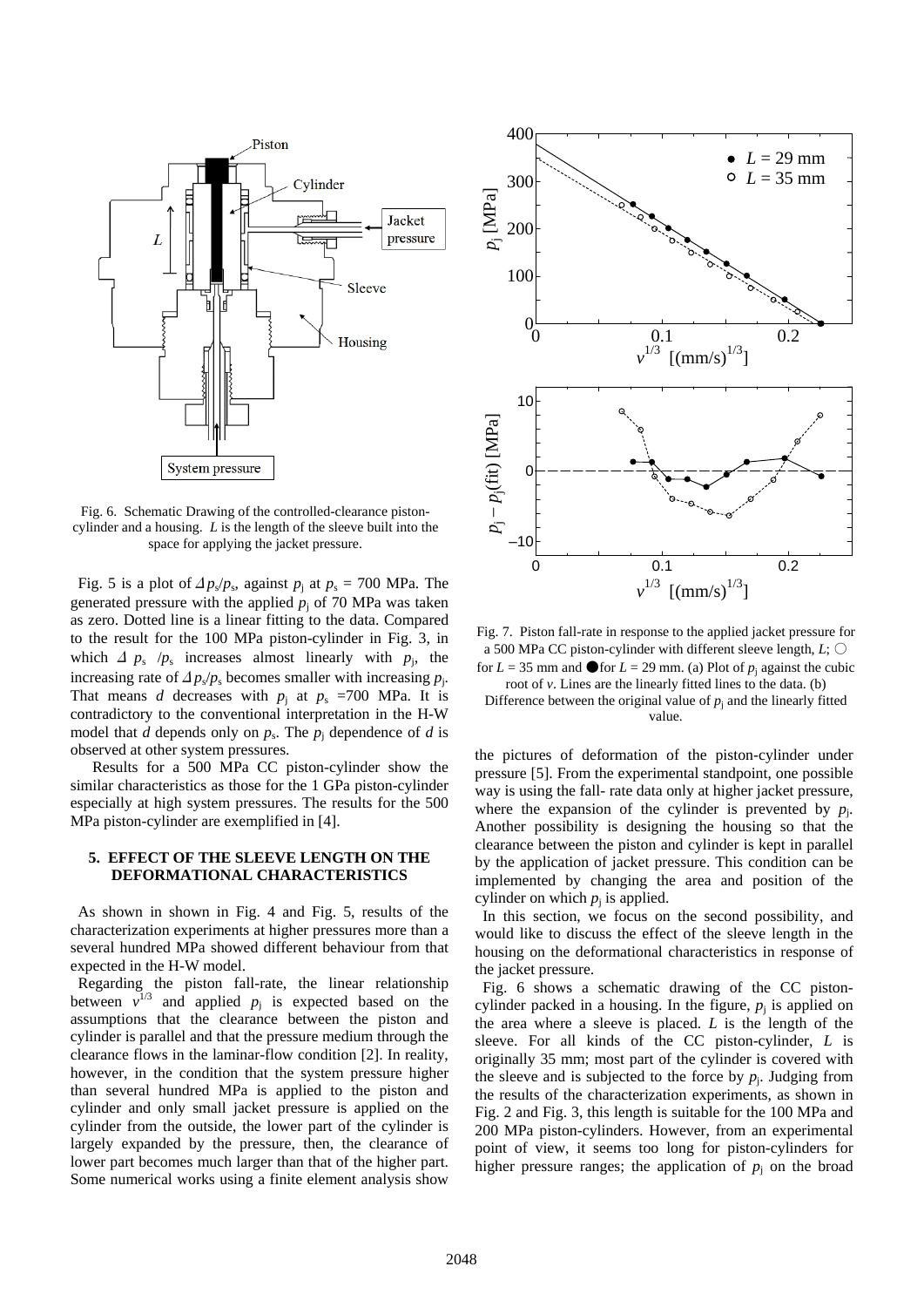

Fig. 8 Relative change in the system pressure,  $\Delta p_s/p_s$  against the applied jacket pressure at  $p_s = 500$  MPa for the 500 MPa CC pistoncylinder with different length of the sleeve, *L*, in the housing;  $\bigcirc$  for *L* = 35 mm and **O** for *L* = 29 mm.

range of the cylinder can cause excessive distortion of the upper part of the cylinder.

To change the area and position on which  $p_i$  is applied, the sleeves of different length were prepared and installed in the housing. Then, the effects of the sleeve length on the deformational characteristics were studied. As a trial, the sleeve for a 500 MPa CC piston-cylinder assembly was changed from 35 mm to 29 mm, then, the characterization experiments were performed in a similar way. Fig. 7 shows the effect of the sleeve length on the piston fall-rate. The change in the fall-rate due to the application of  $p_i$  is shown in Fig. 7(a), in which  $p_j$  is plotted against  $v^{1/3}$ . The piston fall-rate at  $p_i = 0$  is almost the same, that ensures a good repetition in the installation operations. At other  $p_i$  ( $p_i > 0$ ), the fall-rate in the condition of  $L = 29$  mm is larger than that of  $L = 35$  mm. The lines in the figure are the linearly fitted lines to the data.

To take a closer look at the degree of curvature of the data in Fig. 7(a), the difference of the original value of  $p_i$  from the linearly fitted value is plotted in Fig. 7(b). The deviation from the straight line is highly suppressed in the case of  $L =$ 29 mm. The change in the sleeve length also affects the standard error of  $p<sub>z</sub>$  which is obtained as the y-intercept of the fitting line. The resultant  $p_z$  in the case of  $L = 29$  mm was 378,3 MPa  $\pm$  1,7 MPa, while  $p_z$  in the case of  $L = 35$ mm was 350,6 MPa  $\pm$  5,4 MPa. The standard error of  $p_z$  was largely reduced due to the good linearity of the data.

Fig. 8 shows the relative change in the pressure,  $\Delta p_s/p_s$ , due to the application of  $p_i$  at  $p_s = 500$  MPa. In the case of *L*  $=$  35 mm, the increasing rate of  $\Delta p_s/p_s$  becomes smaller with increasing  $p_i$  like the 1 GPa CC piston-cylinder shown in Fig. 5. In the case of  $L = 29$  mm, on the other hand, the relative change in the pressure becomes smaller and the deviation from the linear fit is reduced. The difference of  $\Delta p_s/p_s$ 

between in the case of  $L = 35$  mm and  $L = 29$  mm shows a maximum (approximately  $40 \times 10^{-6}$ ) at  $p_i = 100$  MPa, and then becomes smaller at lower and higher *p*j.

Even if the  $\Delta p_s/p_s$  nonlinearly depends on  $p_i$ , i.e., *d* depends on  $p_i$ , we can use the results of the cross-float measurements directly in the estimation of effective area by revising the formula (1). When *d* depends both on  $p_s$  and  $p_i$ , the forth term of the right-hand side of (1), is revised into more general form as,

$$
1 + \int_{p_i}^{p_i} d(p_j') \, dp_j' \tag{4}
$$

Once  $p<sub>z</sub>$  is appropriately estimated, the pressure dependence of the effective area would be precisely estimated with the use of the revised form [4].

 From the experimental results shown in Fig. 7 and Fig.8, it was found that the change in the sleeve length can change the jacket pressure dependence of *v* and  $\Delta p_s/p_s$ . For the 500 MPa CC piston-cylinder, the housing with the sleeve of 29 mm is showed better linearity in the relationships between the jacket pressure and the cubic root of the piston fall-rate, resulting in the estimation of  $p<sub>z</sub>$  with smaller error. We are planning to change the length and position of the sleeve precisely to select the best condition.

 For other CC piston-cylinders of different pressure ranges, especially for 1 GPa piston-cylinder, it is also expected that the best condition of the sleeve length and position is able to be realized by comparing the deformational characteristics of different sleeve conditions.

#### **6. CONCLUSIONS**

A new controlled-clearance pressure balance is originally developed in NMIJ with the aim of improving hydraulic pressure standard in the pressure range up to 1 GPa. We focused on the pressure dependence of the effective area, and performed the characterization experiments based on the Heydemann-Welch model. The results of the several controlled-clearance piston-cylinders are exemplified in this paper. The piston-cylinders for 500 MPa and 1 GPa showed different characteristics at high system pressures from those expected by the H-W model. The area and position of the cylinder on which the jacket pressure is applied was changed by the change in the length of the sleeve in the housing. Then the effects of the sleeve length on the deformational characteristics in response of the jacket pressure were studied. The 500 MPa piston-cylinder with shorter sleeve showed better linearity in the relationships between the jacket pressure and the cubic root of the piston fall-rate, resulting in the estimation of  $p<sub>z</sub>$  with smaller error. Then, it is expected that the best condition that meets the assumptions of the H-W model can be realized for each CC piston-cylinder by changing the area and position on which the jacket pressure is applied.

#### **REFERENCES**

[1] H. Kajikawa, T. Kobata and A. Ooiwa, "Features of a New Controlled-clearance Pressure Balance an *In Situ* Mass